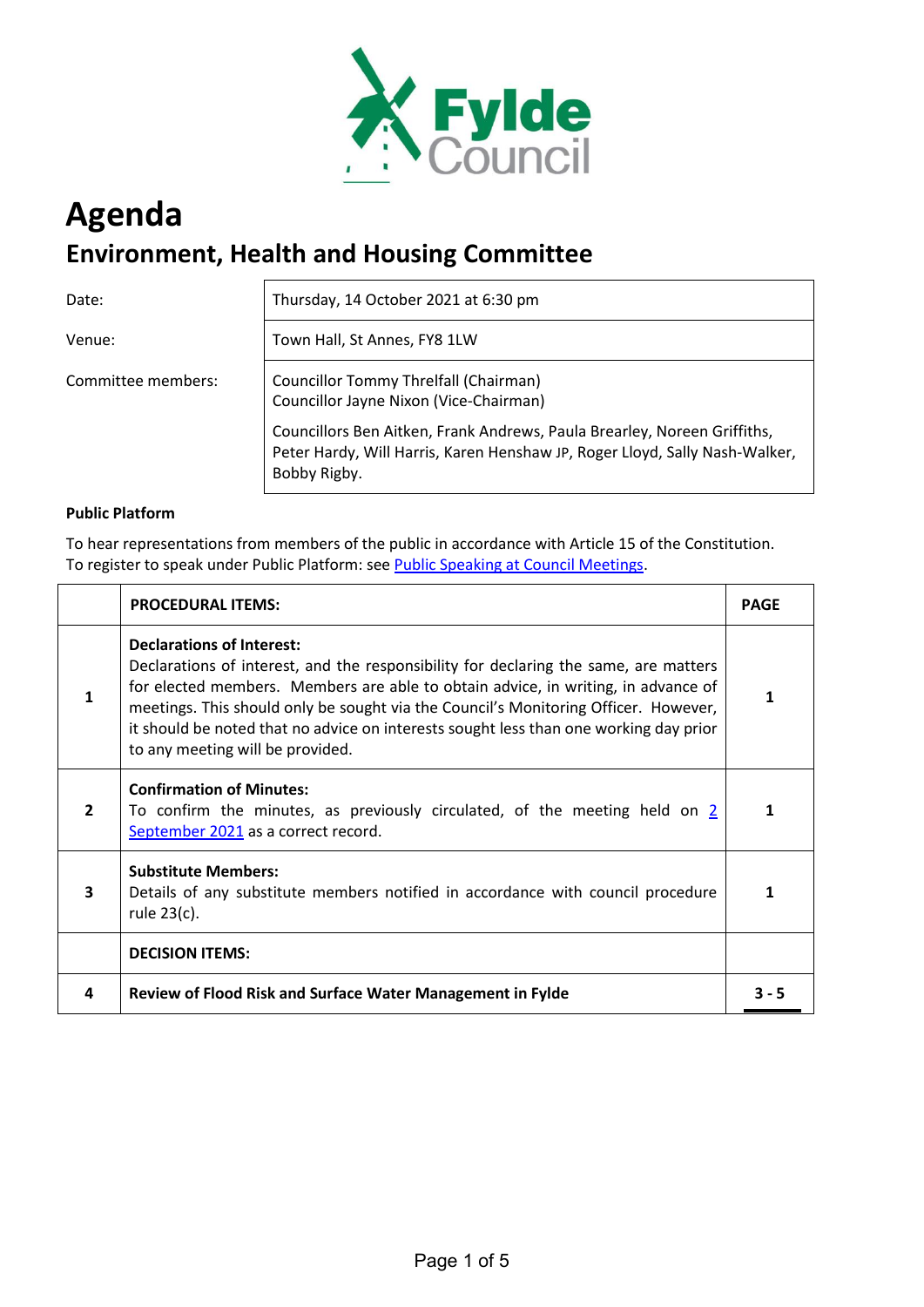Contact: Hannah Kirk - Telephone: (01253) 658491 – Email: [democracy@fylde.gov.uk](mailto:democracy@fylde.gov.uk)

The code of conduct for members can be found in the council's constitution at

<http://fylde.cmis.uk.com/fylde/DocumentsandInformation/PublicDocumentsandInformation.aspx>

## **© Fylde Council copyright 2021**

You may re-use this document/publication (not including logos) free of charge in any format or medium. You must re-use it accurately and not in a misleading context. The material must be acknowledged as Fylde Council copyright and you must give the title of the source document/publication.

Where we have identified any third party copyright material you will need to obtain permission from the copyright holders concerned.

This document/publication is also available on our website at [www.fylde.gov.uk](http://www.fylde.gov.uk/)

Any enquiries regarding this document/publication should be sent to us at the Town Hall, St Annes Road West, St Annes FY8 1LW, or to [listening@fylde.gov.uk.](mailto:listening@fylde.gov.uk)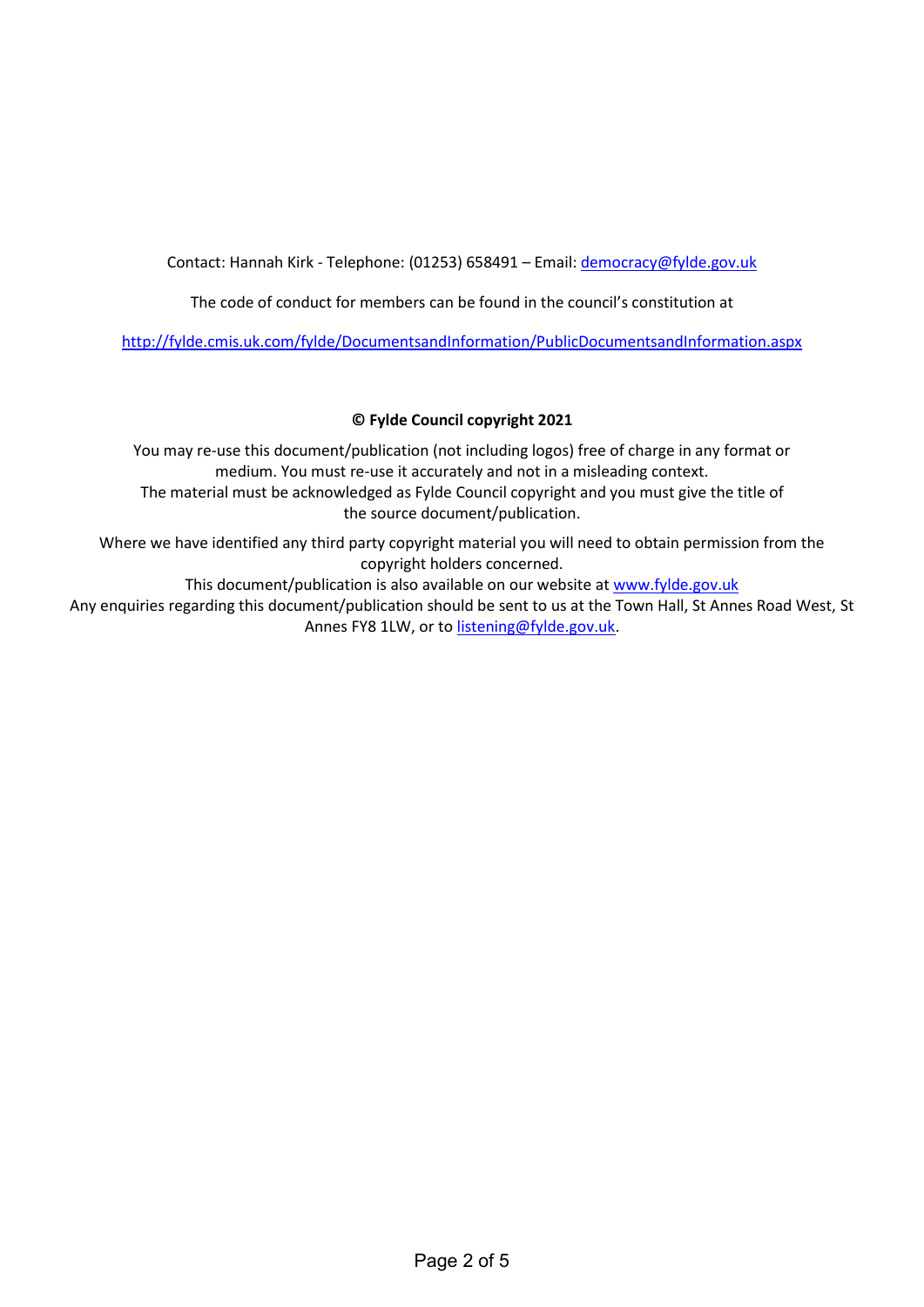

# <span id="page-2-0"></span>**DECISION ITEM**

| <b>REPORT OF</b>                                           | <b>MEETING</b>                                             | <b>DATE</b>            | <b>ITEM</b><br><b>NO</b> |  |  |
|------------------------------------------------------------|------------------------------------------------------------|------------------------|--------------------------|--|--|
| <b>DEVELOPMENT SERVICES</b><br><b>DIRECTORATE</b>          | <b>ENVIRONMENT, HEALTH AND HOUSING</b><br><b>COMMITTEE</b> | <b>14 OCTOBER 2021</b> | 4                        |  |  |
| REVIEW OF FLOOD RISK AND SURFACE WATER MANAGEMENT IN FYLDE |                                                            |                        |                          |  |  |

#### **PUBLIC ITEM**

This item is for consideration in the public part of the meeting.

#### **SUMMARY**

Attached is the report of the member working group established by the committee to review flood risk and surface water management at Fylde. The working group have made a number of recommendations for change to the council and other risk management authorities. The committee is asked to consider the report and the recommendations made.

## **RECOMMENDATIONS**

That the committee:

- 1. considers the report of the flood risk and surface water management working group and adopts its findings and recommendations.
- 2. notes that a further report will be presented to the committee on the recommendation for increased resources following a corporate review of the management arrangements that is currently being carried out by senior officers.
- 3. agrees to an annual report being presented to monitor progress with implementation and delivery of the recommendations.

#### **SUMMARY OF PREVIOUS DECISIONS**

Environment, Health and Housing Committee – 5 January 2021 - Review of Flood Risk/Surface Water Management in Fylde

It was RESOLVED to agree to the terms of reference, methodology and work plan of the flood risk and surface water management working group, as detailed in the report.

Environment Health and Housing Committee - 3 November 2020 – Review of Flooding/Surface Water Management in Fylde

It was RESOLVED that a member working group be established, made up of Councillors Threlfall, Lloyd, Singleton, Dixon, Anthony and Mulholland, to review flood risk and surface water management.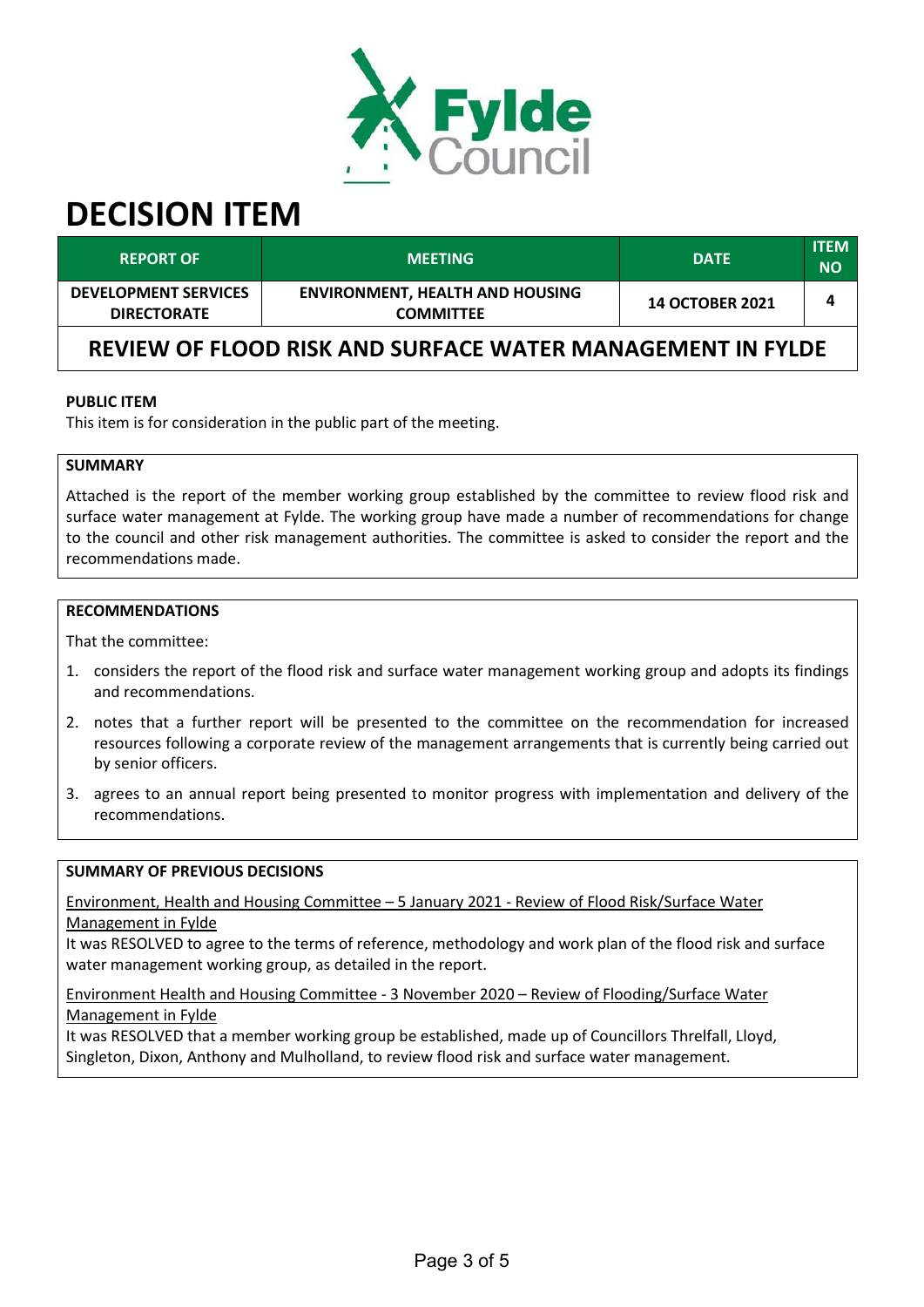| <b>CORPORATE PRIORITIES</b>                                |  |
|------------------------------------------------------------|--|
| Economy – To create a vibrant and healthy economy          |  |
| Environment - To deliver services customers expect         |  |
| Efficiency $-$ By spending money in the most efficient way |  |
| Tourism - To create a great place to live and visit        |  |

# **REPORT**

#### BACKGROUND

- 1. The committee at its meeting in November 2020 agreed that a member working group be established to review flood risk and surface water management. The committee then subsequently agreed the terms of reference, methodology and work plan for the review at its meeting in January 2021.
- 2. An information report was brought to committee in June 2021 on progress to date.

#### REVIEW REPORT AND RECOMMENDATIONS

- 3. The member working group has met on several occasions since November 2020 taking evidence from several risk management authorities (RMA's) and other external organisations involved with flood risk management within Fylde Council's administrative boundary. The review also heard from residents impacted by flooding, community groups and undertook a borough wide survey of concerns and perceptions on flooding.
- 4. The responsibility for surface water management and its impacts rests with several bodies and organisations as flooding is no respecter of boundaries and responsibilities. A key objective of the review was to better understand the interface that exists between these different roles and to establish what the borough council can and should be doing in the future to help improve the situation and minimise the negative effects that flooding can have on residents and communities in Fylde.
- 5. The review covers the history and legislation of drainage, the roles of the RMA's along with the different statutory and enabling roles the borough council has on the subject. The working group identified a number of issues of concern. From this the report proposes a number of recommendations directed to the borough council, other RMA's and partnership groups for change. Central to this is the borough council taking on a greater role to act as community leader on flooding and surface water management in Fylde including adoption of natural flood management techniques.
- 6. Recommendation 3 of the working group states;

*Fylde Council to consider increasing resources to be able to better investigate and resolve incidents of flooding concern, develop projects for addressing surface water management in the longer term and provide support to the Development Management service to help monitor and enforce compliance.*

- 7. The working group consider the appointment of additional staffing resources is essential to achieving many of the remaining recommendations of the review for the borough council to deliver. In particular to:
	- Act as community leader in addressing flooding and surface water management issues in Fylde
	- Investigate, inspect and survey local flooding problems
	- Work up projects, submitting funding bids and managing schemes to alleviate flooding and improve surface water management
	- Assist with enforcement of surface water matters to ensure correct implementation of planning conditions
	- Advise local landowners on flooding and surface water management issues
	- Liaise with other risk management authorities over local issues
- 8. The Chairman has discussed this recommendation with officers and the Leadership Board, the resource request from the working group will be included in a corporate review of the management arrangements that